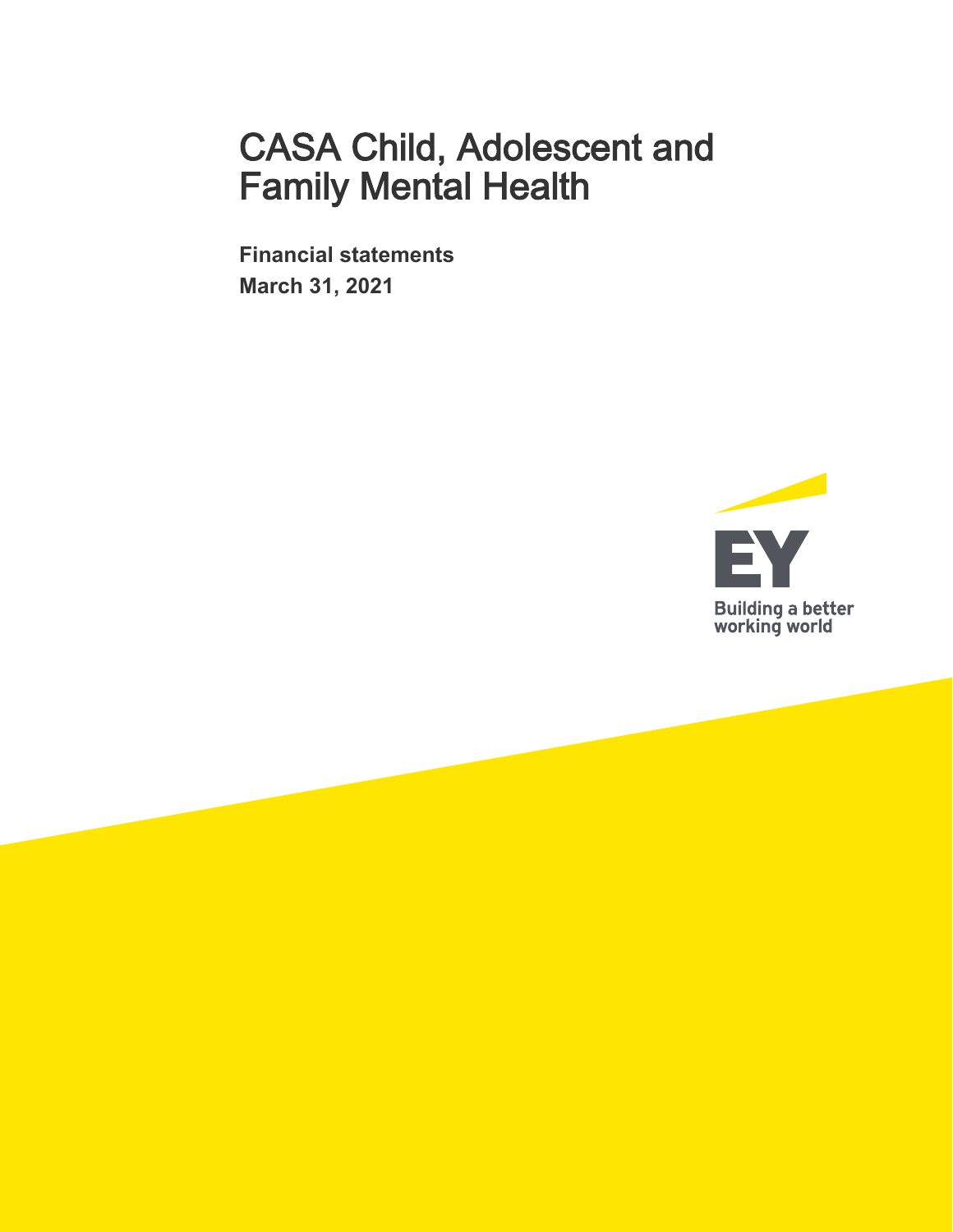## **Independent auditor's report**

#### To the Members of **CASA Child, Adolescent and Family Mental Health**

#### **Opinion**

We have audited the financial statements of CASA Child, Adolescent and Family Mental Health [the "Organization"], which comprise the statement of financial position as at March 31, 2021, and the statement of changes in net assets, statement of operations, and statement of cash flows for the year then ended, and notes to the financial statements, including a summary of significant accounting policies.

In our opinion, the accompanying financial statements present fairly, in all material respects, the financial position of the Organization as at March 31, 2021, and its results of operations and its cash flows for the year then ended in accordance with Canadian accounting standards for not-for-profit organizations.

#### **Basis for opinion**

We conducted our audit in accordance with Canadian generally accepted auditing standards. Our responsibilities under those standards are further described in the *Auditor's responsibilities for the audit of the financial statements*  section of our report. We are independent of the in accordance with the ethical requirements that are relevant to our audit of the financial statements in Canada, and we have fulfilled our other ethical responsibilities in accordance with these requirements. We believe that the audit evidence we have obtained is sufficient and appropriate to provide a basis for our opinion.

#### **Responsibilities of management and those charged with governance for the financial statements**

Management is responsible for the preparation and fair presentation of the financial statements in accordance with Canadian accounting standards for not-for-profit organizations, and for such internal control as management determines is necessary to enable the preparation of financial statements that are free from material misstatement, whether due to fraud or error.

In preparing the financial statements, management is responsible for assessing the Organization's ability to continue as a going concern, disclosing, as applicable, matters related to going concern and using the going concern basis of accounting unless management either intends to liquidate the Organization or to cease operations, or has no realistic alternative but to do so.

Those charged with governance are responsible for overseeing the Organization's financial reporting process.

#### **Auditor's responsibilities for the audit of the financial statements**

Our objectives are to obtain reasonable assurance about whether the financial statements as a whole are free from material misstatement, whether due to fraud or error, and to issue an auditor's report that includes our opinion. Reasonable assurance is a high level of assurance, but is not a guarantee that an audit conducted in accordance with Canadian generally accepted auditing standards will always detect a material misstatement when it exists. Misstatements can arise from fraud or error and are considered material if, individually or in the aggregate, they could reasonably be expected to influence the economic decisions of users taken on the basis of these financial statements.

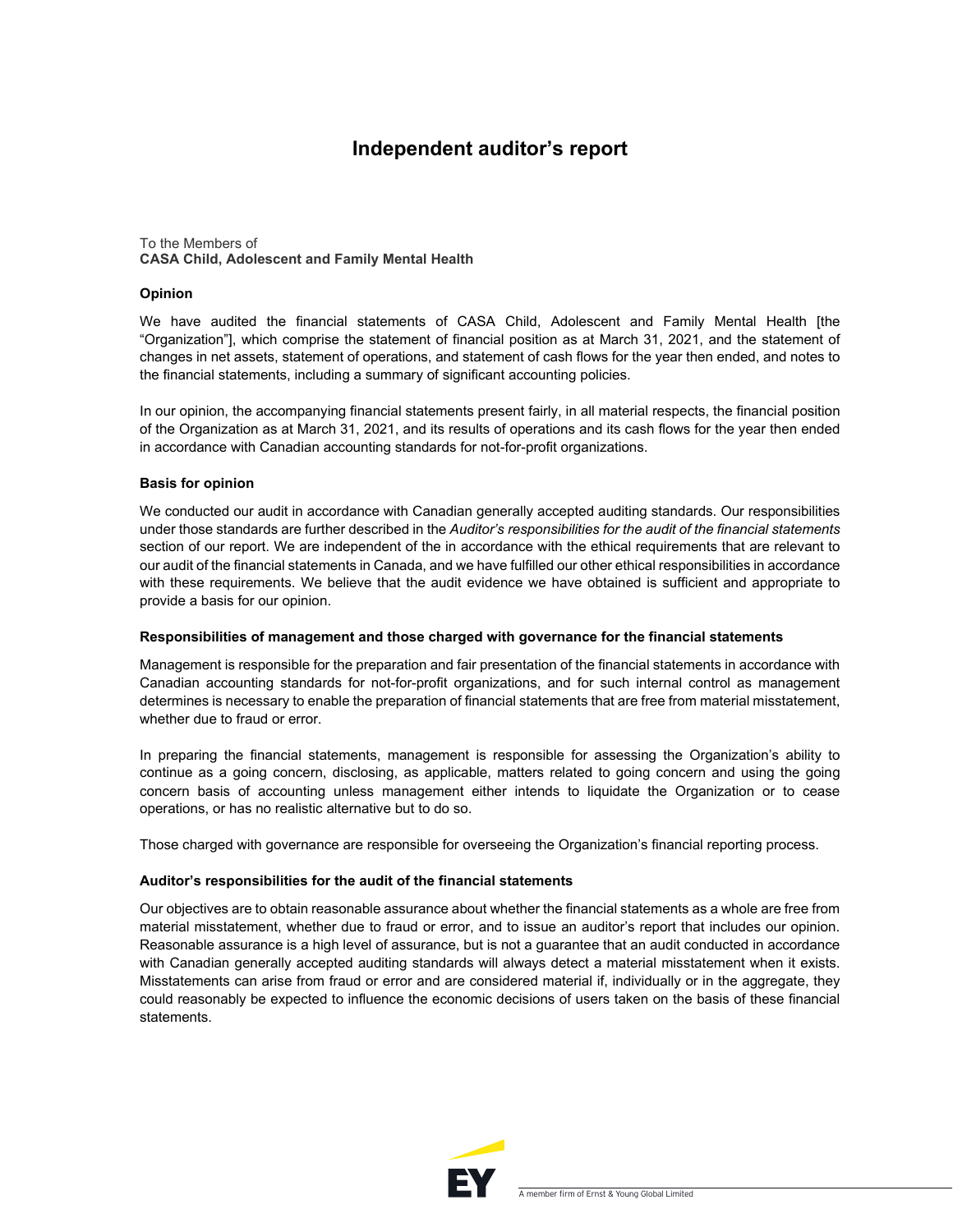As part of an audit in accordance with Canadian generally accepted auditing standards, we exercise professional judgment and maintain professional skepticism throughout the audit. We also:

- Identify and assess the risks of material misstatement of the financial statements, whether due to fraud or error, design and perform audit procedures responsive to those risks, and obtain audit evidence that is sufficient and appropriate to provide a basis for our opinion. The risk of not detecting a material misstatement resulting from fraud is higher than for one resulting from error, as fraud may involve collusion, forgery, intentional omissions, misrepresentations, or the override of internal control.
- Obtain an understanding of internal control relevant to the audit in order to design audit procedures that are appropriate in the circumstances, but not for the purpose of expressing an opinion on the effectiveness of the Organization's internal control.
- Evaluate the appropriateness of accounting policies used and the reasonableness of accounting estimates and related disclosures made by management.
- Conclude on the appropriateness of management's use of the going concern basis of accounting and, based on the audit evidence obtained, whether a material uncertainty exists related to events or conditions that may cast significant doubt on the Organization's ability to continue as a going concern. If we conclude that a material uncertainty exists, we are required to draw attention in our auditor's report to the related disclosures in the financial statements or, if such disclosures are inadequate, to modify our opinion. Our conclusions are based on the audit evidence obtained up to the date of our auditor's report. However, future events or conditions may cause the Organization to cease to continue as a going concern.
- Evaluate the overall presentation, structure and content of the financial statements, including the disclosures, and whether the financial statements represent the underlying transactions and events in a manner that achieves fair presentation.

We communicate with those charged with governance regarding, among other matters, the planned scope and timing of the audit and significant audit findings, including any significant deficiencies in internal control that we identify during our audit.

Edmonton, Canada

Edmonton, Canada<br>September 8, 2021 Chartered Professional Accountants

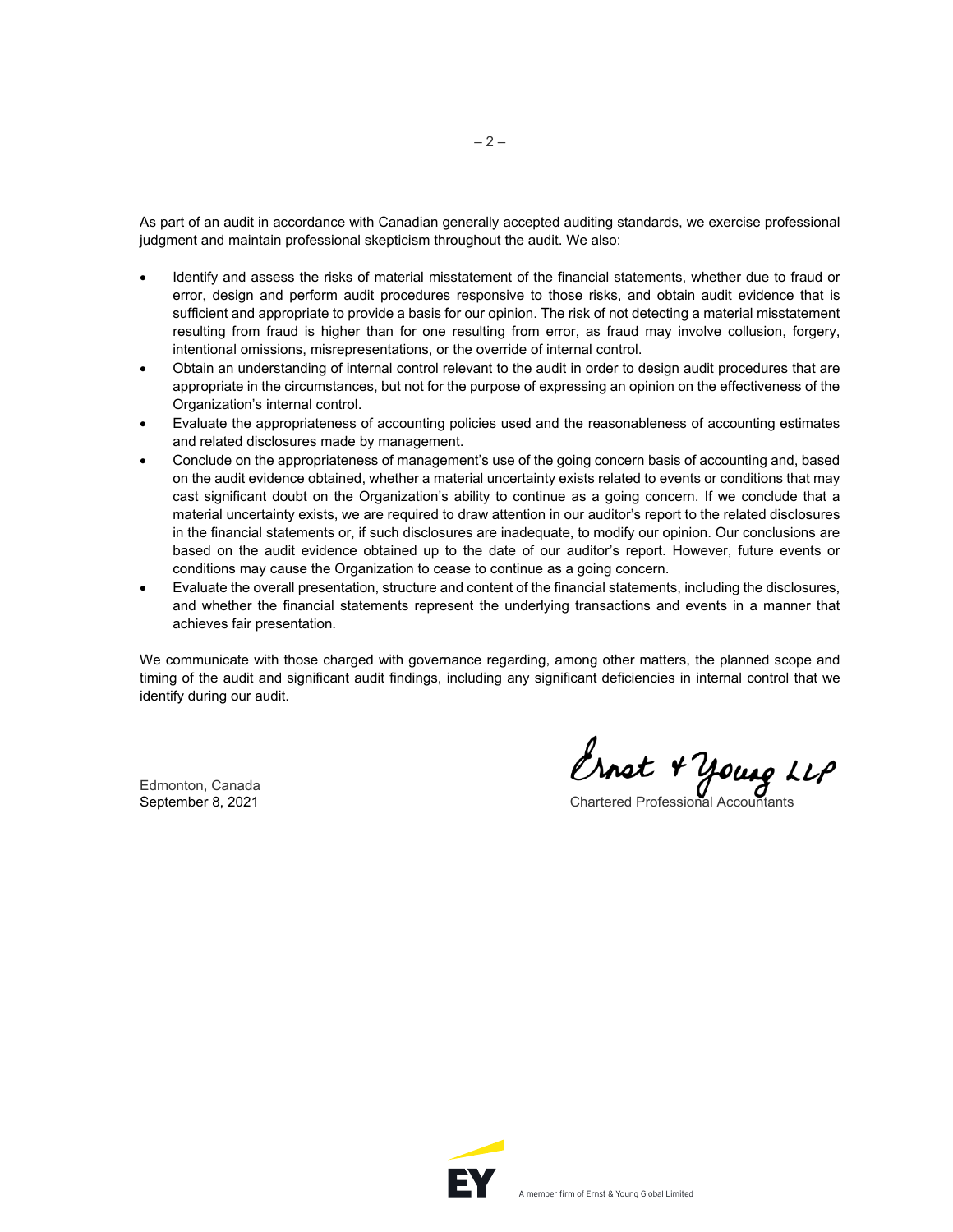## **Statement of financial position**

As at March 31

|                                                           | 2021      | 2020      |
|-----------------------------------------------------------|-----------|-----------|
|                                                           | \$        | \$        |
| <b>Assets</b>                                             |           |           |
| <b>Current</b>                                            |           |           |
| Cash and cash equivalents                                 | 1,810,910 | 669,819   |
| Short-term investments [note 3]                           | 535,453   | 243,743   |
| Accounts receivable [note 4 and 17]                       | 2,449,337 | 27,651    |
| Prepaid expenses [note 5]                                 | 73,608    | 94,418    |
| <b>Total current assets</b>                               | 4,869,308 | 1,035,631 |
| Investments [note 3]                                      | 540,927   | 810,070   |
| Capital assets, net [note 5]                              | 2,687,429 | 2,959,368 |
| Prepaid office lease [note 5]                             | 932,000   | 980,000   |
|                                                           | 9,029,664 | 5,785,069 |
|                                                           |           |           |
| <b>Liabilities and net assets</b>                         |           |           |
| <b>Current</b>                                            |           |           |
| Accounts payable and accrued liabilities [notes 6 and 13] | 1,389,961 | 1,108,082 |
| Deferred contributions [note 7]                           | 231,133   | 197,000   |
| <b>Total current liabilities</b>                          | 1,621,094 | 1,305,082 |
| Deferred capital contributions [note 8]                   | 2,070,077 | 2,395,637 |
| Deferred tenant inducements                               | 46,497    | 69,745    |
| <b>Total liabilities</b>                                  | 3,737,668 | 3,770,464 |
| Commitments and contingencies [note 9]                    |           |           |
| <b>Net assets</b>                                         |           |           |
| Internally funded capital assets                          | 533,620   | 564,798   |
| Internally restricted - specific initiatives [note 10]    | 275,103   | 275,103   |
| Internally restricted – prepaid occupancy [note 5]        | 980,000   | 1,028,000 |
| Unrestricted                                              | 3,503,273 | 146,704   |
| <b>Total net assets</b>                                   | 5,291,996 | 2,014,605 |
|                                                           | 9,029,664 | 5,785,069 |
| See accompanying notes                                    |           |           |
|                                                           |           |           |

On behalf of the Board:

 $\mathcal{L}_\text{max}$  and  $\mathcal{L}_\text{max}$  and  $\mathcal{L}_\text{max}$  and  $\mathcal{L}_\text{max}$  and  $\mathcal{L}_\text{max}$ 

 $\overline{\phantom{a}}$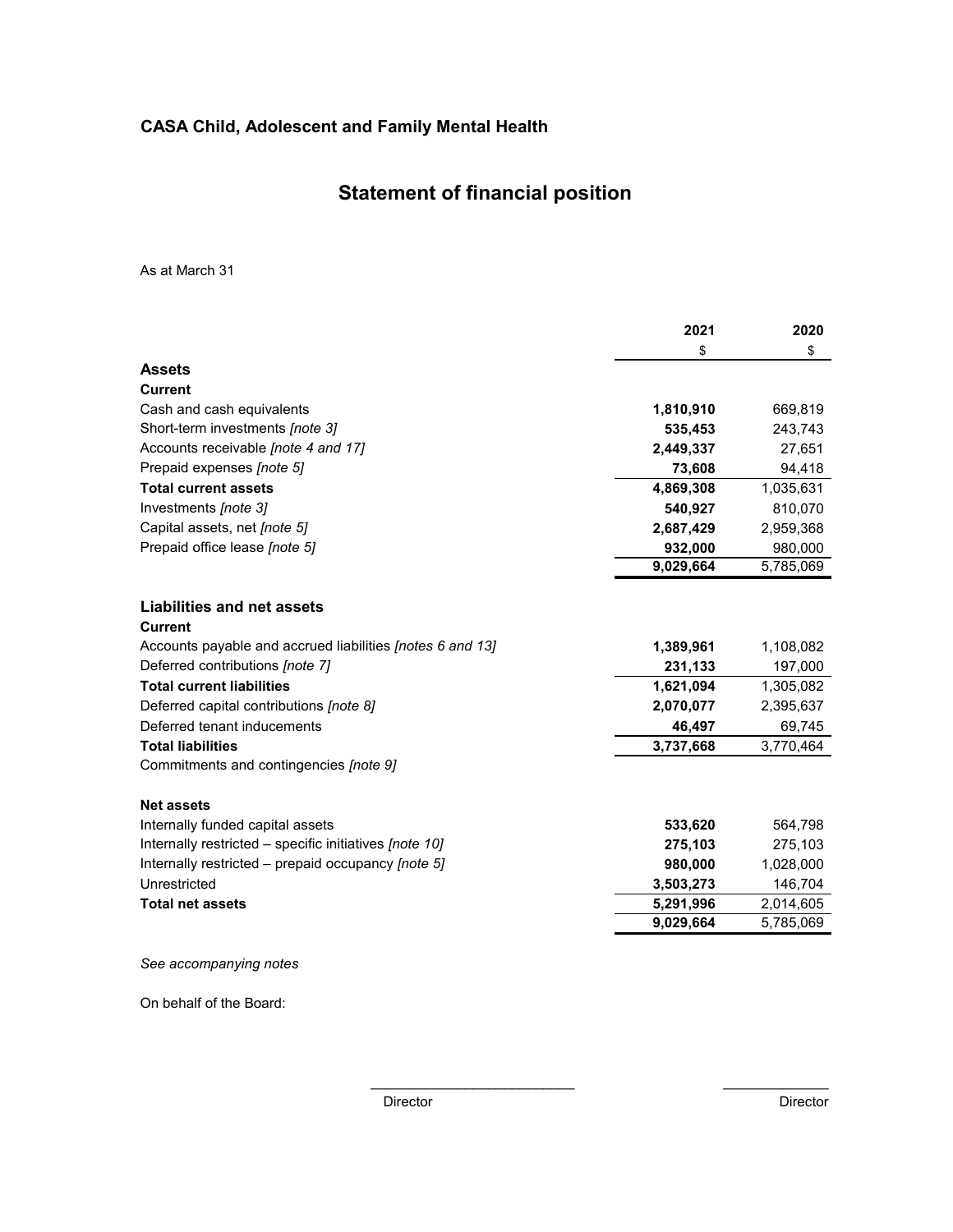## **Statement of changes in net assets**

Year ended March 31

|                                                  |                                                 |                                      | 2021                              |                           |                    |
|--------------------------------------------------|-------------------------------------------------|--------------------------------------|-----------------------------------|---------------------------|--------------------|
|                                                  |                                                 | <b>Internally restricted</b>         |                                   |                           |                    |
|                                                  | Internally<br>funded<br>capital<br>assets<br>\$ | <b>Specific</b><br>initiatives<br>\$ | <b>Prepaid</b><br>occupancy<br>\$ | <b>Unrestricted</b><br>\$ | <b>Total</b><br>\$ |
| Balance, beginning of the year                   | 564,798                                         | 275,103                              | 1,028,000                         | 146,704                   | 2,014,605          |
| Excess (deficiency) of revenues<br>over expenses |                                                 |                                      | (48,000)                          | 3,325,391                 | 3,277,391          |
| Amortization                                     | (31, 178)                                       |                                      |                                   | 31,178                    |                    |
| Internally restricted <i>[note 10]</i>           |                                                 |                                      |                                   |                           |                    |
| Balance, end of the year                         | 533,620                                         | 275,103                              | 980,000                           | 3,503,273                 | 5,291,996          |

|                                        |                                 |                              | 2020      |                        |            |
|----------------------------------------|---------------------------------|------------------------------|-----------|------------------------|------------|
|                                        |                                 | <b>Internally restricted</b> |           |                        |            |
|                                        | Internally<br>funded<br>capital | <b>Specific</b>              | Prepaid   |                        |            |
|                                        | assets                          | initiatives                  |           | occupancy Unrestricted | Total      |
|                                        | \$                              | S                            | \$        | S                      | \$         |
| Balance, beginning of the year         | 555,992                         | 275,103                      | 1,076,000 | 208,739                | 2,115,834  |
| Deficiency of revenues over expenses   |                                 |                              | (48,000)  | (114, 729)             | (162, 729) |
| <b>Funding initiatives</b>             | 61,500                          |                              |           |                        | 61,500     |
| Amortization                           | (52, 694)                       |                              |           | 52,694                 |            |
| Internally restricted <i>[note 10]</i> |                                 |                              |           |                        |            |
| Balance, end of the year               | 564.798                         | 275,103                      | 1,028,000 | 146.704                | 2.014.605  |

*See accompanying notes*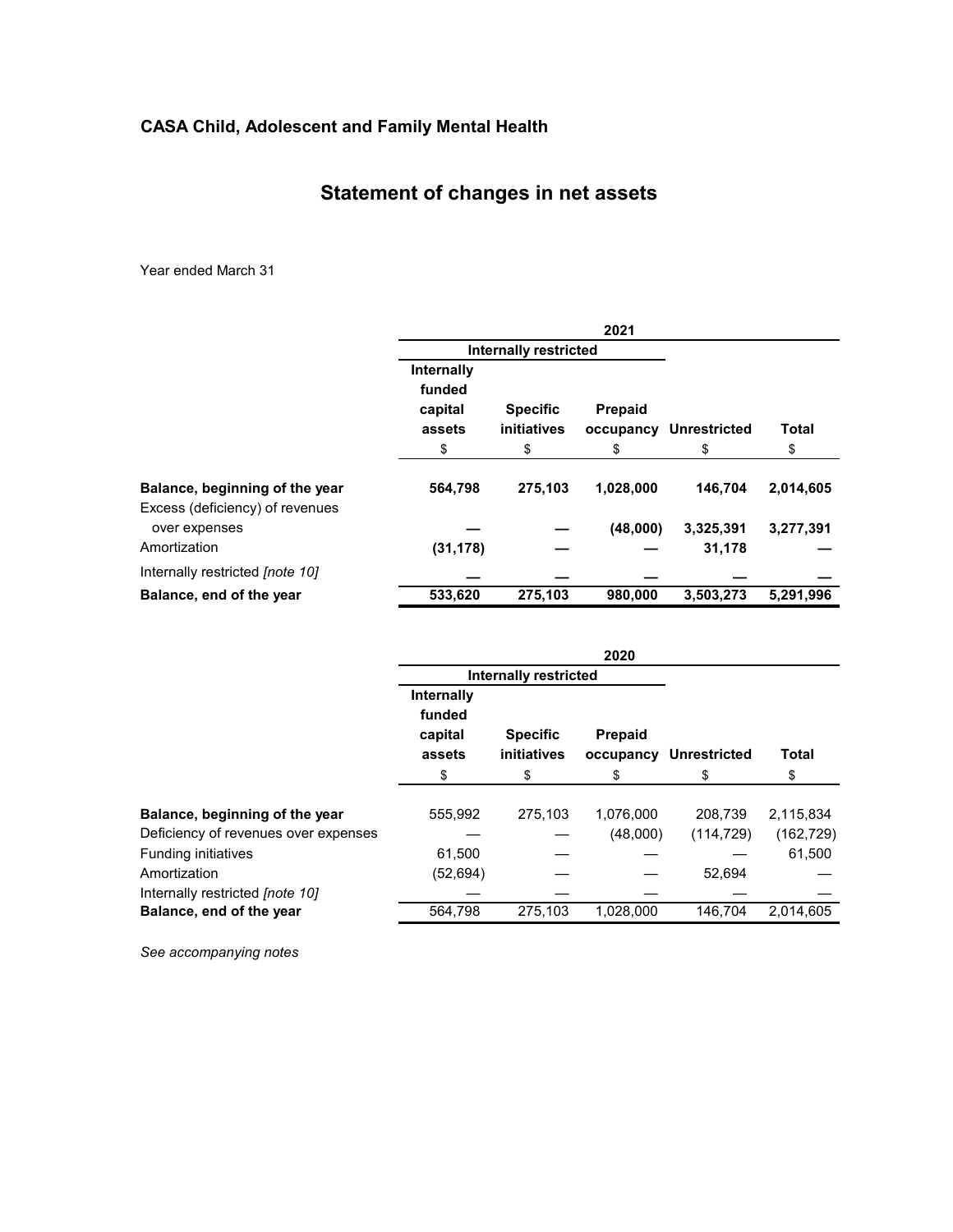## **Statement of operations**

Year ended March 31

|                                                         | 2021       | 2020       |
|---------------------------------------------------------|------------|------------|
|                                                         | \$         | \$         |
| <b>Revenue</b>                                          |            |            |
| Alberta Health Services grants [note 7]                 | 6,080,114  | 6,080,114  |
| Alberta government grants [note 7]                      | 5,606,295  | 5,564,562  |
| Government of Canada [note 17]                          | 3,151,786  |            |
| Contributed facilities [note 11]                        | 1,355,792  | 1,355,792  |
| CASA Foundation grants <i>[note 7 and 13]</i>           | 103,964    | 1,010,234  |
| Other foundations and community support [note 7]        | 844.394    | 763,442    |
| Amortization of deferred capital contributions [note 8] | 325,560    | 404,510    |
| Interest income                                         | 40,154     | 61,605     |
| Casinos [note 7]                                        | 45,292     | 75,135     |
| Donations [note 7]                                      | 111,217    | 89,925     |
|                                                         | 17,664,568 | 15,405,319 |
| <b>Expenses</b>                                         |            |            |
| Salaries and employee benefits <i>[note 14]</i>         | 10,824,936 | 11,767,697 |
| Facility leases <i>[note 11]</i>                        | 1,650,951  | 1,641,736  |
| Client related costs                                    | 317,507    | 478,945    |
| General and administrative                              | 828,958    | 821,520    |
| Amortization of capital assets                          | 356,739    | 457,204    |
| <b>Facility operations</b>                              | 319,402    | 337,016    |
| Professional fees                                       | 88,684     | 63,930     |
|                                                         | 14,387,177 | 15,568,048 |
| Excess (deficiency) of revenues over expenses           | 3,277,391  | (162,729)  |

*See accompanying notes*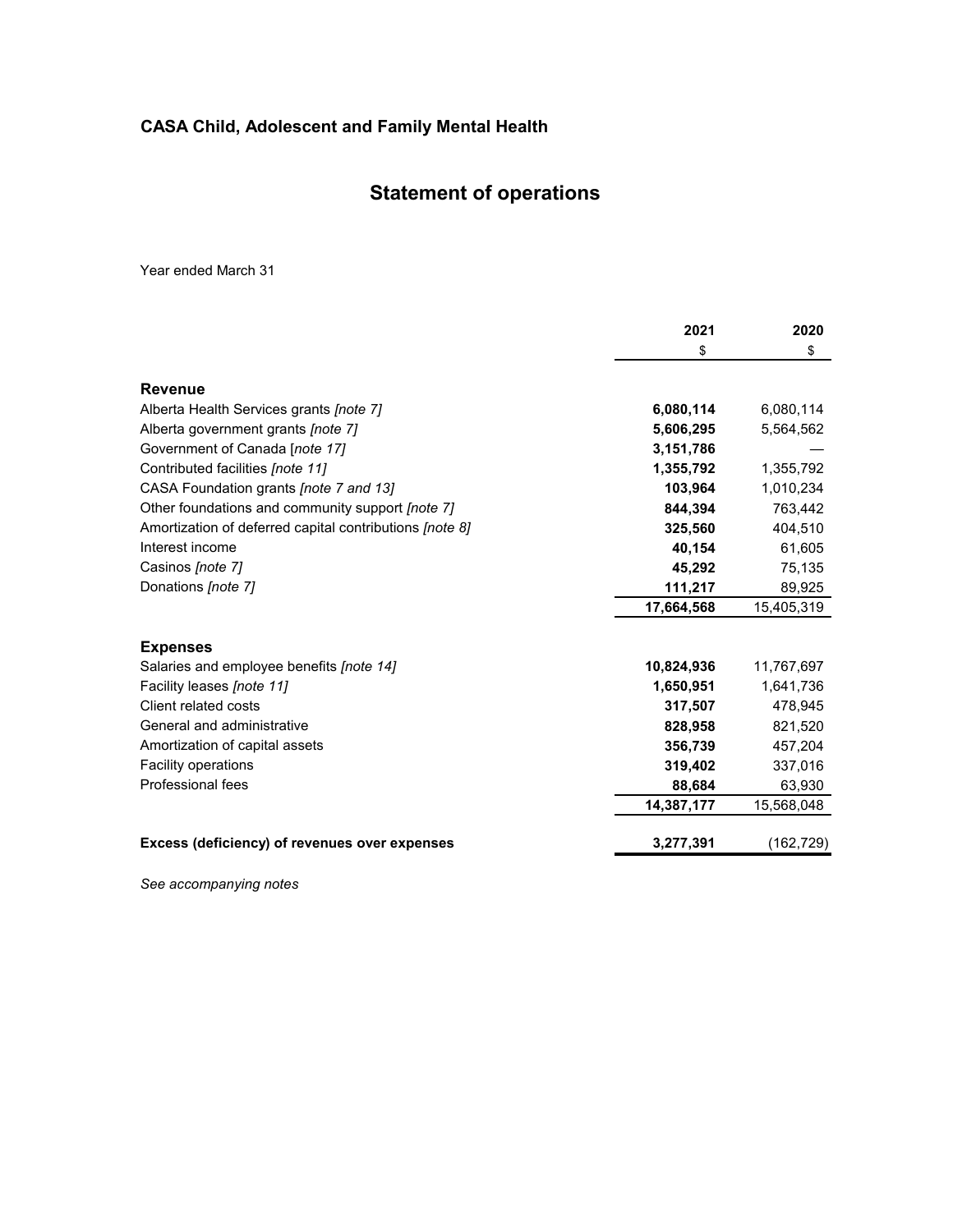## **Statement of cash flows**

Year ended March 31

|                                                      | 2021        | 2020        |
|------------------------------------------------------|-------------|-------------|
|                                                      | \$          | \$          |
| <b>Operating activities</b>                          |             |             |
| Excess (deficiency) of revenues over expenses        | 3,277,391   | (162, 729)  |
| Items not affecting cash                             |             |             |
| Amortization of deferred capital contributions       | (325, 560)  | (404, 510)  |
| Amortization of leasehold inducements                | (23, 248)   | (44, 290)   |
| Amortization of capital assets                       | 356,739     | 457,204     |
|                                                      | 3,285,322   | (154, 325)  |
| Changes in non-cash working capital account balances |             |             |
| Accounts receivable                                  | (2,421,686) | 251,105     |
| Prepaid expenses                                     | 68,810      | 84,109      |
| Accounts payable and accrued liabilities             | 281,879     | (45, 014)   |
| Deferred contributions                               | 34,133      | (204, 307)  |
| Cash provided by (used in) operating activities      | 1,248,458   | (68,432)    |
| <b>Investing activities</b>                          |             |             |
| Purchases of investments                             | (220,000)   | (1,039,423) |
| Proceeds from sale of investments                    | 197,433     | 1,282,303   |
| Capital contributions received                       |             | 250,457     |
| Purchases of capital assets                          | (84, 800)   | (188, 958)  |
| Cash provided by (used in) investing activities      | (107,367)   | 304,379     |
| Net increase in cash during the year                 | 1,141,091   | 235,947     |
| Cash and cash equivalents, beginning of year         | 669,819     | 433,872     |
| Cash and cash equivalents, end of year               | 1,810,910   | 669,819     |
|                                                      |             |             |

*See accompanying notes*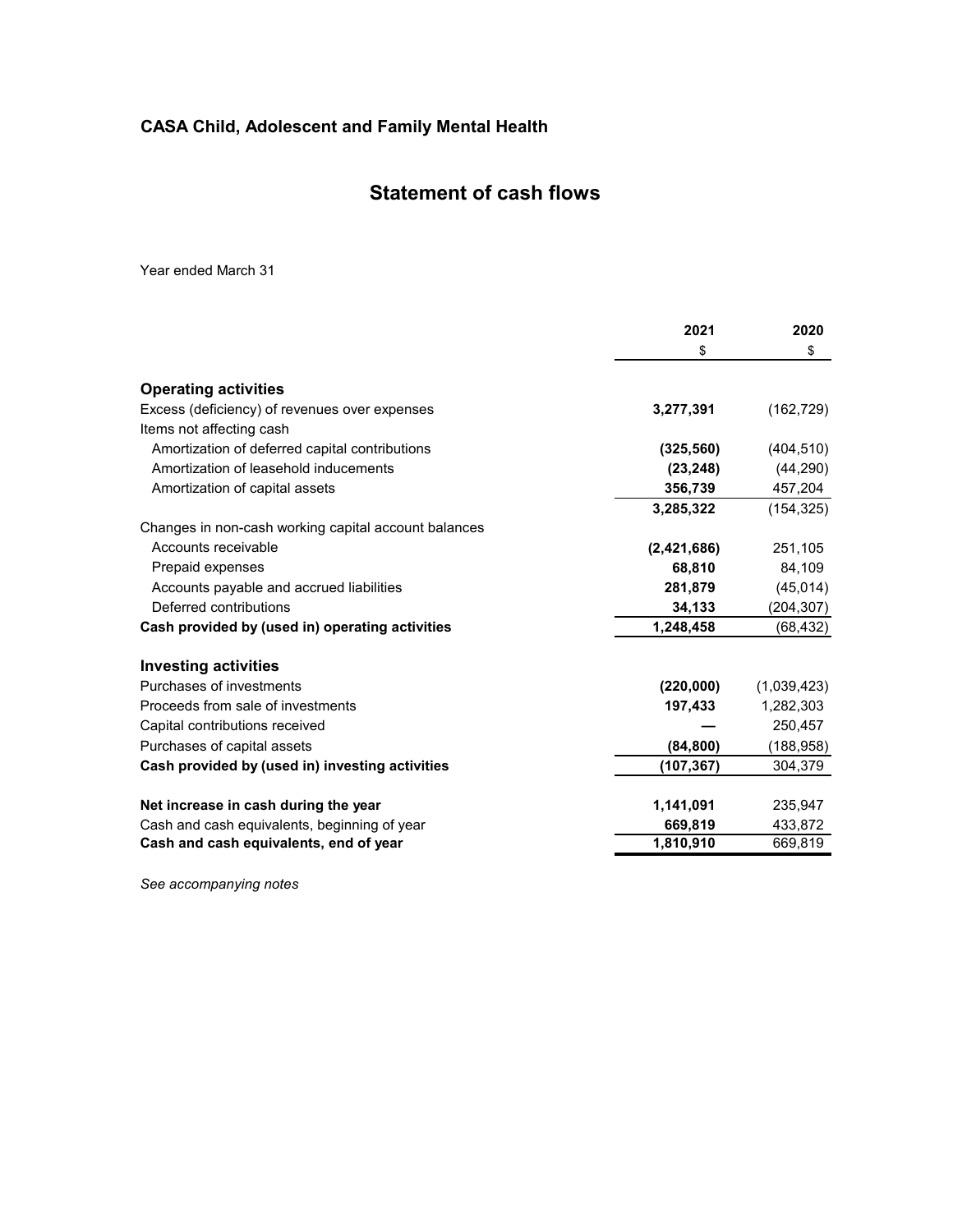## **Notes to financial statements**

March 31, 2021

### **1. Nature of operations**

CASA Child, Adolescent and Family Mental Health's ["CASA" or the "Organization"] purpose is to advance the mental health of children and adolescents within the Edmonton region and Central and Northern Alberta by way of assessment and treatment, research, and education.

CASA is incorporated under Part 9 of the *Companies Act* of the Province of Alberta. As a federally registered charity, under the provisions of the *Income Tax Act* (Canada), CASA is exempt from income tax.

#### **2. Summary of significant accounting policies**

These financial statements are prepared in accordance with Canadian accounting standards for not-for-profit organizations and reflect the following significant accounting policies.

#### **Revenue recognition**

The Organization follows the deferral method of accounting for contributions, which include grants and donations. Grants are recognized in the accounts when received or receivable if the amount to be received can be reasonably estimated and collection is reasonably assured. Other donations are recorded when received, since pledges are not legally enforceable claims. Unrestricted contributions are recognized as revenue when initially recorded in the accounts. Externally restricted contributions are deferred when initially recorded in the accounts and recognized as revenue in the year in which the related expenses are incurred.

Externally restricted contributions for the acquisition of capital assets are recorded as deferred capital contributions and recognized as revenue as the related assets are amortized over their useful lives. Restricted contributions for the purchase of capital assets that will not be amortized are recognized as a direct increase in net assets.

Interest income is recorded in the statement of operations when earned.

#### **Cash and cash equivalents**

Cash and cash equivalents consist of cash on deposit and fixed income deposits with a term to maturity of 90 days or less from the date of purchase.

#### **Capital assets**

Capital assets are defined to include all items with a cost in excess of \$1,000 and a useful life of more than one year.

Purchased capital assets are recorded at acquisition cost. Contributed capital assets are recorded at fair value at the date of the contribution. Rates and bases of amortization applied to write off the cost less estimated salvage value of the capital assets over their estimated lives are as follows: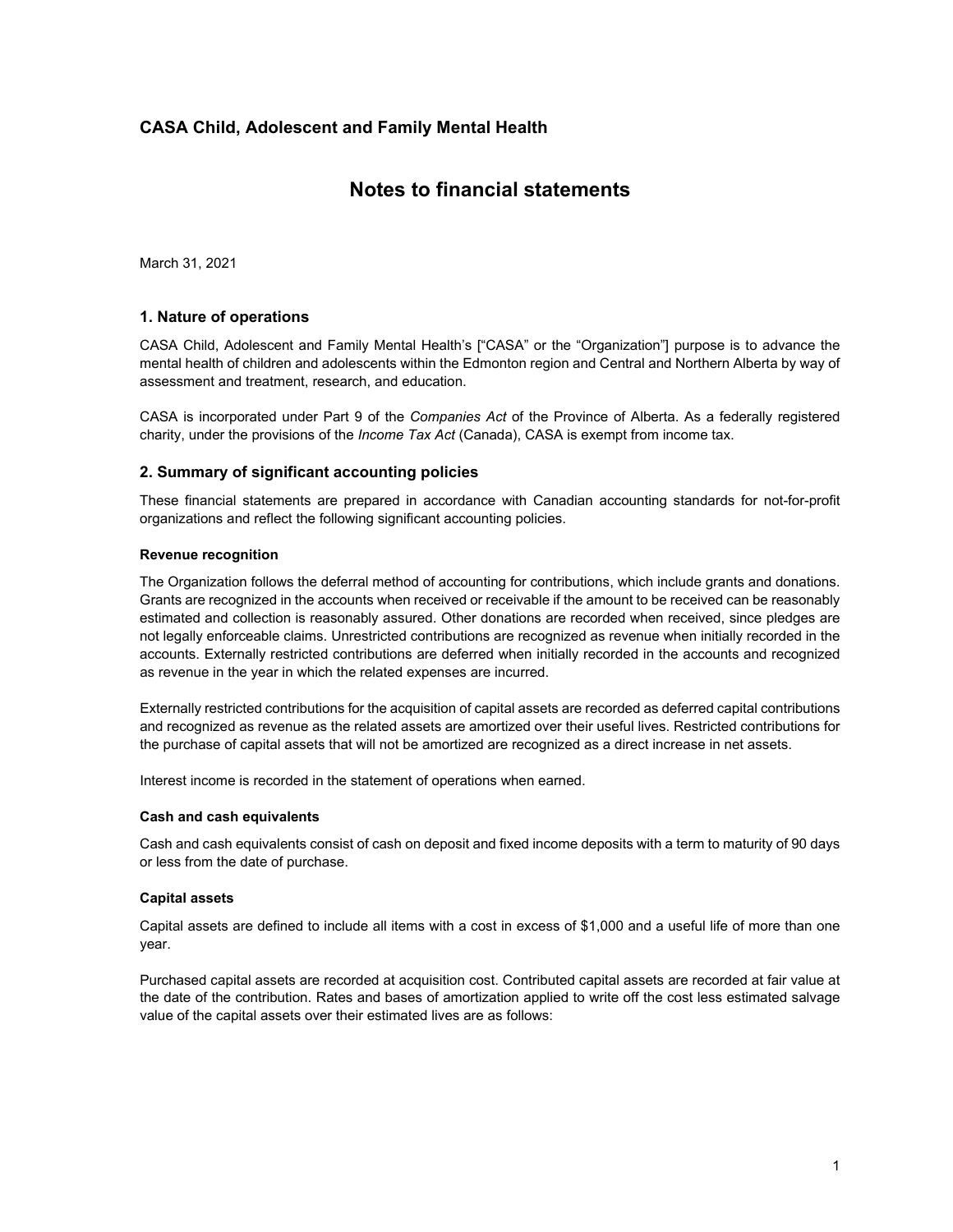## **Notes to financial statements**

March 31, 2021

| Audio-visual equipment         | 30% declining balance               |
|--------------------------------|-------------------------------------|
| Automobiles                    | 30% declining balance               |
| Computer equipment             | 30% declining balance               |
| Furniture and office equipment | 20% declining balance               |
| Software                       | 30% declining balance               |
| Leasehold improvements         | Lesser of lease term or useful life |

Costs capitalized in respect of assets under development include all expenditures incurred in connection with acquisition, development and construction. A full year of amortization is recorded in the year in which an asset is complete and available for use.

#### **Deferred tenant inducements**

Deferred tenant inducements are amortized on a straight-line basis over the term of the lease as a reduction of the lease expense. As at March 31, 2021, the Organization has deferred tenant inducements with a cost of \$460,277 [2020 – \$460,277] less accumulated amortization of \$413,780 [2020 – \$390,532].

#### **Financial instruments**

Investments are recorded at fair value. Transactions are recorded on a trade date basis and transaction costs are expensed as incurred.

Other financial instruments, including accounts receivable and accounts payable and accrued liabilities, are initially recorded at their fair value and subsequently measured at amortized cost, net of any provisions for impairment.

#### **Impairment**

#### *Long-lived amortizing assets*

The Organization tests for impairment when events or changes in circumstances indicate the carrying amount of an item or class of capital assets may not be recoverable. The recoverability of long-lived assets is based on the net recoverable amounts determined on an undiscounted cash flow basis. If the carrying amount of an asset exceeds its net recoverable amount, an impairment loss is recognized to the extent that fair value is below the asset's carrying amount.

#### *Financial assets measured at cost and amortized cost*

For financial assets measured at cost or amortized cost, the Organization regularly assesses whether there are any indications of impairment. If there is an indication of impairment, and the Organization determines that there is a significant adverse change in the expected timing or amount of future cash flows from the financial asset, it recognizes an impairment loss in the statement of operations. Any reversals of previously recognized impairment losses are recognized in operations in the year the reversal occurs.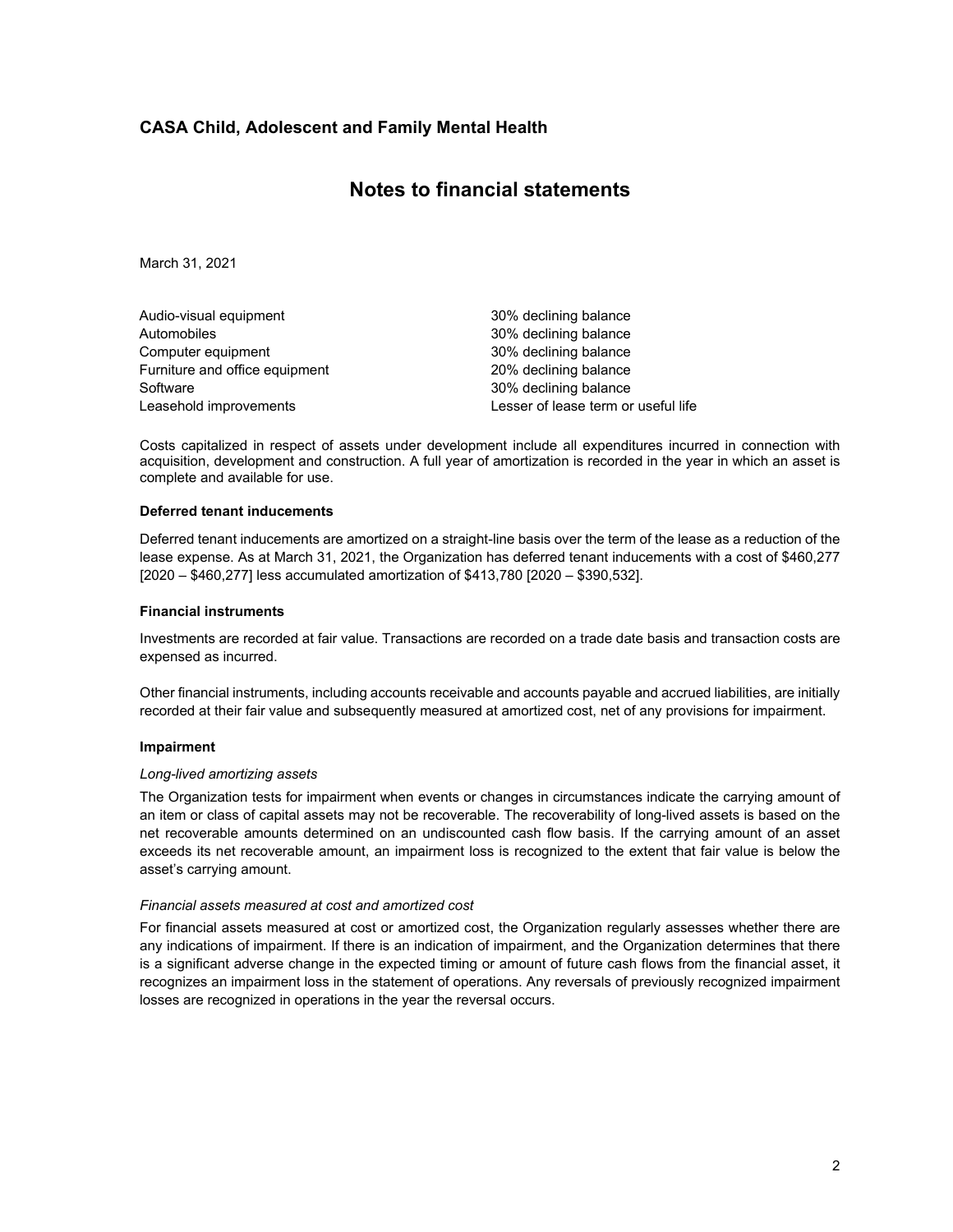## **Notes to financial statements**

March 31, 2021

#### **Donated materials and contributed services**

Donated materials and contributed services are recorded at fair value when the fair value can be reasonably estimated and when the materials and services are normally purchased by the Organization.

The Organization is dependent upon the services provided by its volunteers. Volunteers contribute numerous hours in carrying out the activities of the Organization. Due to the difficulty in determining their fair value, services contributed by volunteers are not recognized in the financial statements.

#### **Use of estimates**

In preparing the Organization's financial statements, management is required to make estimates and assumptions that affect the reported amounts of assets and liabilities, related amounts of revenues and expenses, and the disclosure of contingent assets and liabilities. Areas requiring the use of management's estimates include the amortization basis for capital assets and the determination of the allowance for doubtful accounts receivable. Actual results could differ from those estimates.

#### **3. Short-term investments and investments**

To earn optimal financial returns while maintaining the investment capital, the Board of Directors has established a policy of investing funds not required for immediate operating or capital needs in fixed-income investments.

Short-term investments held as at March 31, 2021 have an average effective yield of 2.65%. Long-term investments held as at March 31, 2021 have an average effective yield of 3.11% [2020 – 2.97%] with maturity dates ranging from May 2022 to June 2023.

### **4. Accounts receivable**

|                                    | 2021<br>S | 2020<br>S |
|------------------------------------|-----------|-----------|
| Trade receivables <i>[note 17]</i> | 2,417,547 | 9.171     |
| Goods and Services Tax receivable  | 31.790    | 18,480    |
|                                    | 2,449,337 | 27,651    |

Trade receivables include \$6,741 [2020 – \$6,741] owing from CASA Foundation [the "Foundation"] at March 31, 2021. CASA exercises significant influence over the Foundation through common management.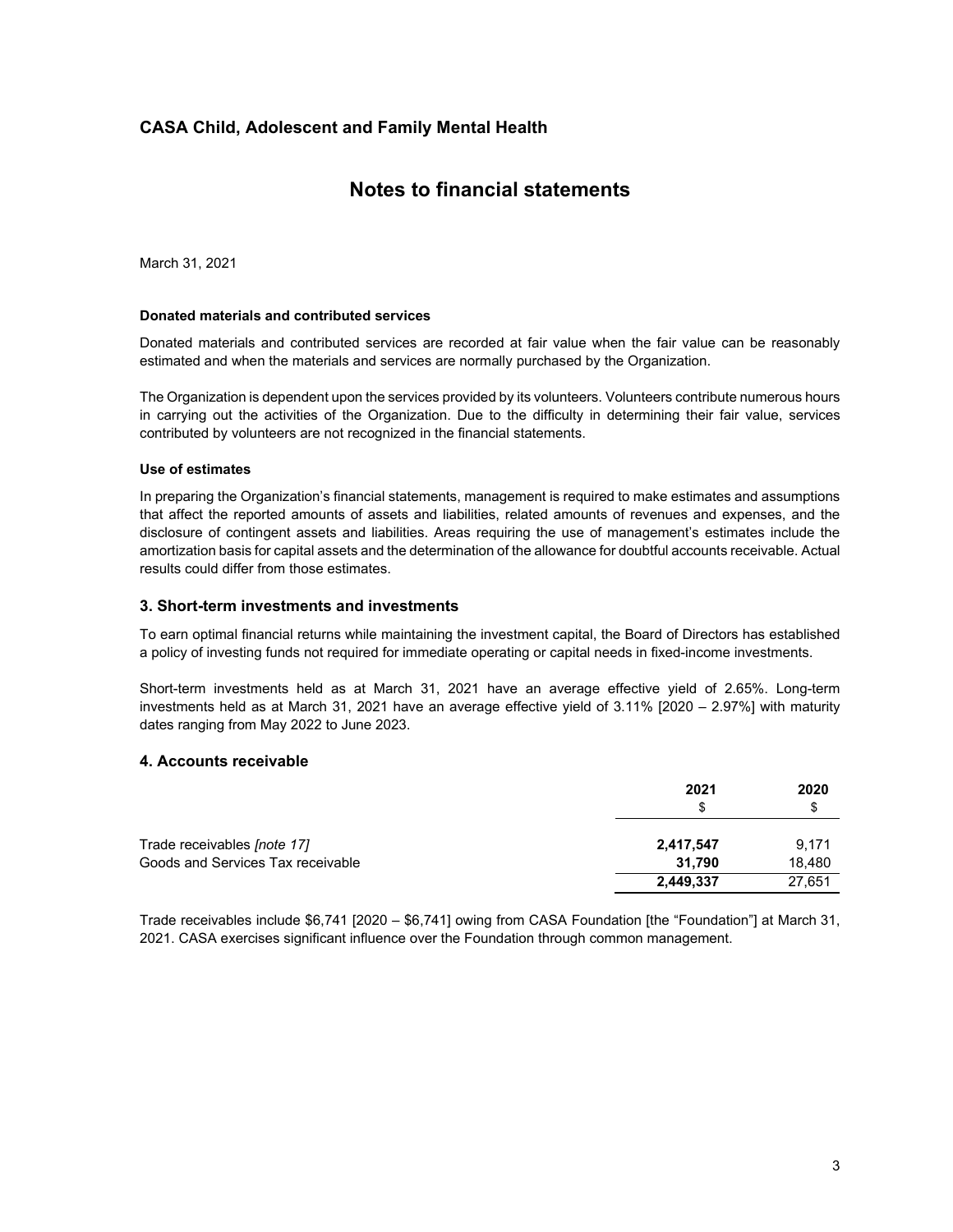## **Notes to financial statements**

March 31, 2021

## **5. Capital assets**

|                                |           | 2021                               |                   | 2020              |
|--------------------------------|-----------|------------------------------------|-------------------|-------------------|
|                                | Cost      | <b>Accumulated</b><br>amortization | Net book<br>value | Net book<br>value |
|                                | \$        | \$                                 | \$                | \$                |
| Art                            | 109,888   |                                    | 109,888           | 109,888           |
| Audio-visual equipment         | 268,019   | 240,237                            | 27,782            | 39,692            |
| Automobiles                    | 14,879    | 9.775                              | 5,104             | 7.291             |
| Computer equipment             | 1,403,209 | 1,132,732                          | 270,477           | 305,077           |
| Furniture and office equipment | 1,421,079 | 1,034,775                          | 386,304           | 479.398           |
| Leasehold improvements         | 3,308,111 | 1,463,126                          | 1,844,985         | 1,956,753         |
| Software                       | 87.528    | 44.639                             | 42.889            | 61,269            |
|                                | 6,612,713 | 3,925,284                          | 2,687,429         | 2.959.368         |

During the year ended March 31, 2015, the land on which the redeveloped CASA Centre is located was transferred to the Province of Alberta – Department of Infrastructure as lessor of the property*.* The land cost of \$1,200,000 is recorded as a prepaid office lease on the statement of financial position and is being amortized to expenses in future years over the 25 year term of the lease beginning August 2016. As at March 31, 2021, \$48,000 [2020 – \$48,000] has been recorded in prepaid expenses as a current asset, representing the amortization that will be incurred in fiscal 2022.

## **6. Accounts payable and accrued liabilities**

|                                | 2021<br>\$ | 2020<br>\$ |
|--------------------------------|------------|------------|
| Trade and employee payables    | 852.047    | 577,162    |
| Accrued vacation payable       | 463,628    | 449,862    |
| Government remittances payable | 74.286     | 81,058     |
|                                | 1,389,961  | 1,108,082  |

Trade payables include \$29,000 [2020 – \$29,000] owing to CASA Foundation at March 31, 2021.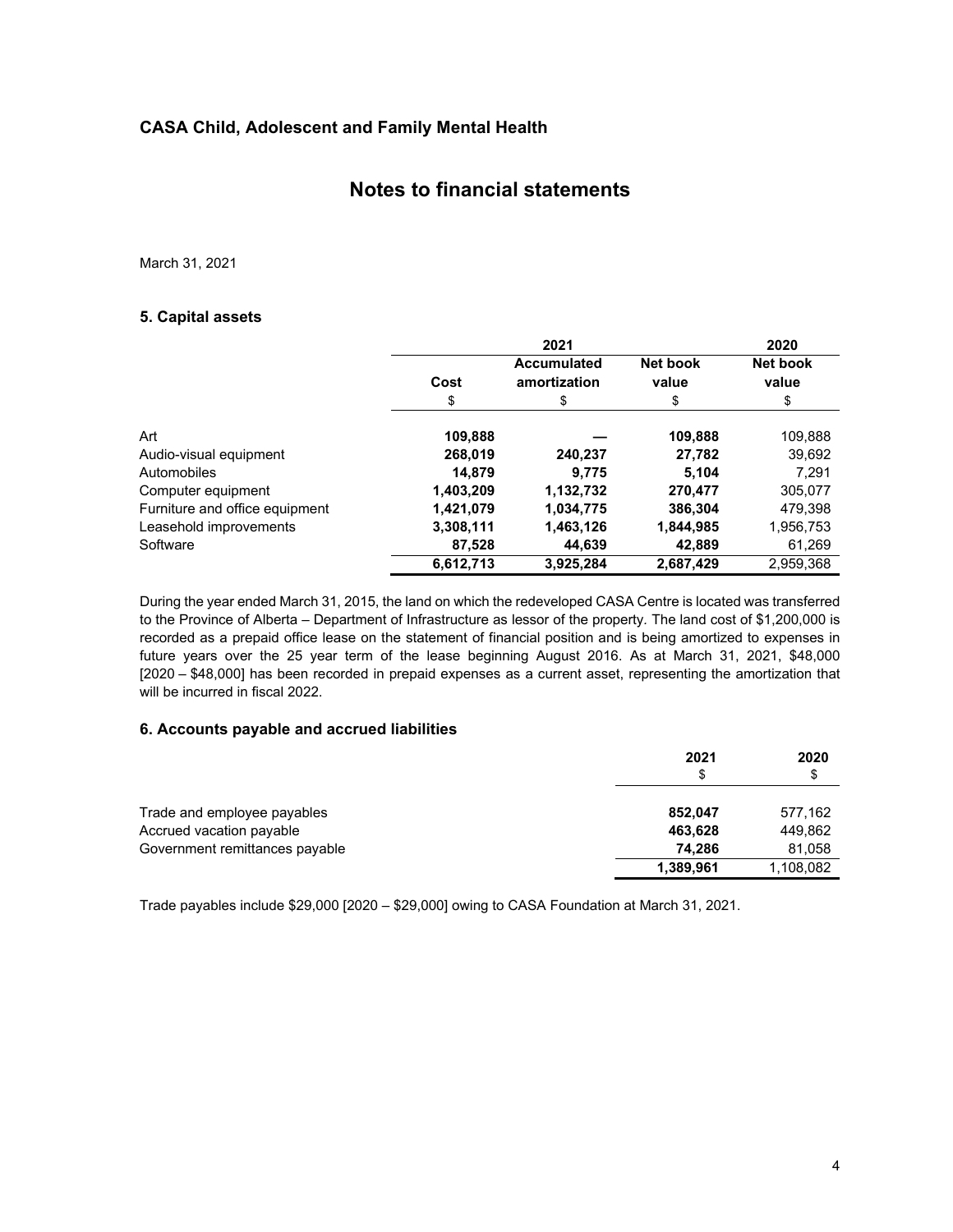## **Notes to financial statements**

March 31, 2021

## **7. Deferred contributions**

Details of the changes in deferred contributions are as follows:

|                                             |                  |                        | 2021       |                    |               |
|---------------------------------------------|------------------|------------------------|------------|--------------------|---------------|
|                                             | <b>Beginning</b> | <b>Received during</b> | Recognized | Deferred to        | <b>Ending</b> |
|                                             | balance          | the year               | to revenue | capital            | balance       |
|                                             | \$               | \$                     | \$         | \$                 | \$            |
| Alberta Health                              |                  |                        |            |                    |               |
| Services                                    |                  | 6,080,114              | 6,080,114  |                    |               |
| Alberta government<br>Government of         |                  | 5,606,295              | 5,606,295  |                    |               |
| Canada                                      |                  | 3,151,786              | 3,151,786  |                    |               |
| <b>CASA Foundation</b><br>Other foundations | 177,000          |                        | 103,964    |                    | 73,036        |
| and community                               | 20,000           | 982,491                | 844,394    |                    | 158,097       |
| support                                     |                  | 111,217                | 111,217    |                    |               |
| Donations                                   |                  | 45,292                 | 45,292     |                    |               |
| Casinos                                     |                  |                        |            |                    |               |
|                                             | 197,000          | 15,977,195             | 15,943,062 |                    | 231,133       |
|                                             |                  |                        | 2020       |                    |               |
|                                             |                  | <b>Received</b>        |            | <b>Deferred to</b> |               |
|                                             | <b>Beginning</b> | during the             | Recognized | capital            | <b>Ending</b> |
|                                             | balance          | year                   | to revenue |                    | balance       |
|                                             | \$               | \$                     | \$         | \$                 | \$            |
| Alberta Health                              |                  |                        |            |                    |               |
| Services                                    |                  | 6,080,114              | 6,080,114  |                    |               |
| Alberta government                          |                  | 5,564,562              | 5,564,562  |                    |               |
| <b>CASA Foundation</b>                      | 209,720          | 1,187,234              | 1,010,234  | 209,720            | 177,000       |
| Other foundations<br>and community          |                  |                        |            |                    |               |
| support                                     | 157,890          | 625,552                | 763,442    |                    | 20,000        |
| Donations                                   | 33,697           | 96,964                 | 89,925     | 40,736             |               |
| Casinos                                     |                  | 75,135                 | 75,135     |                    |               |
|                                             | 401,307          | 13,629,561             | 13,583,412 | 250,456            | 197,000       |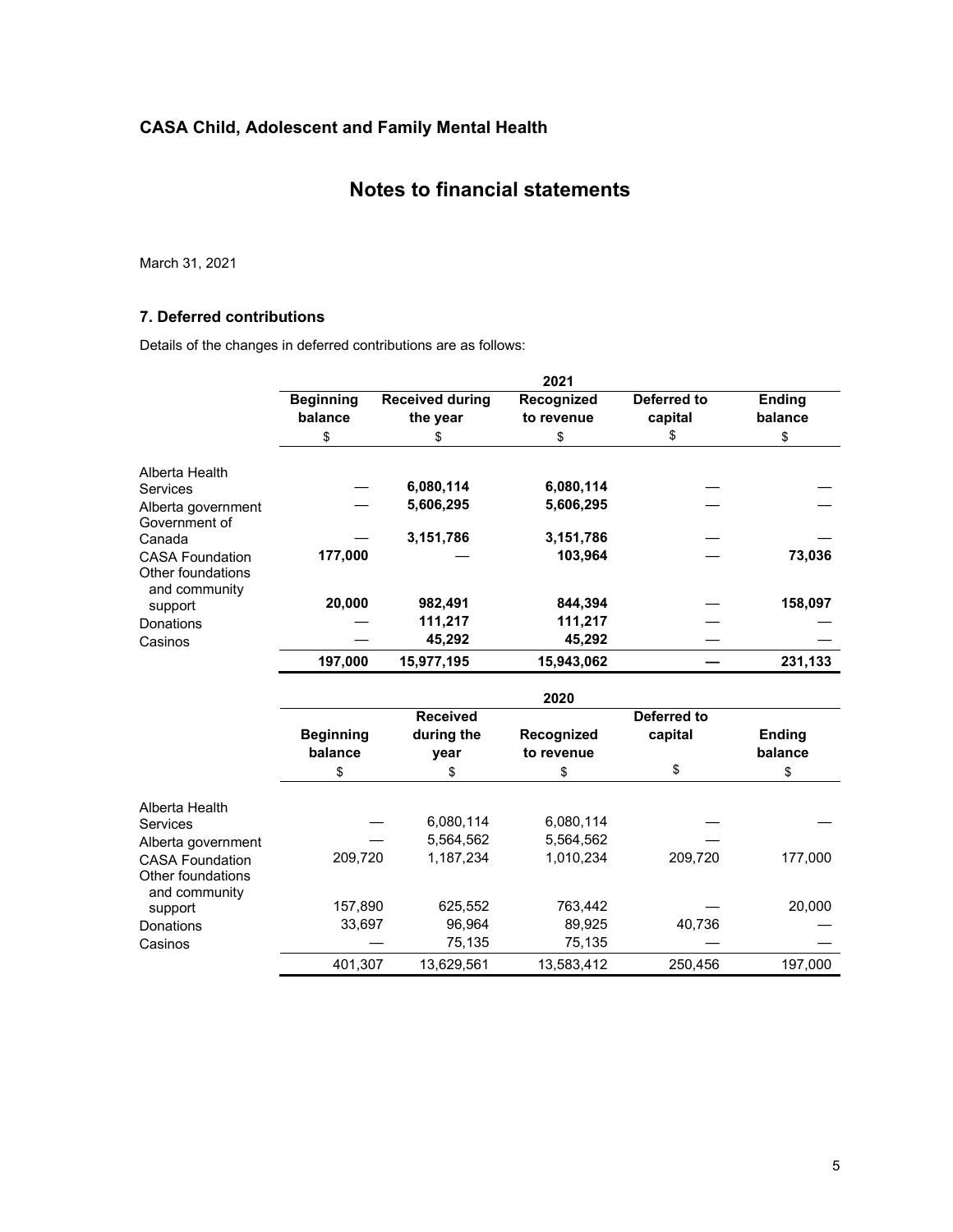## **Notes to financial statements**

March 31, 2021

## **8. Deferred capital contributions**

Details of the changes in deferred capital contributions are as follows:

|                                                       | 2021<br>S  | 2020<br>\$ |
|-------------------------------------------------------|------------|------------|
| Balance, beginning of year                            | 2,395,637  | 2,549,691  |
| Contributions received and receivable during the year |            | 250.456    |
| Amounts amortized to revenues                         | (325, 560) | (404, 510) |
| Balance, end of year                                  | 2,070,077  | 2,395,637  |

## **9. Commitments and contingencies**

#### **Commitments**

[a] As at March 31, 2021, the Organization has entered into commitments for office equipment and office space:

[i] Future annual lease payments in respect of office equipment are as follows:

|                      |                                                                         | \$                           |
|----------------------|-------------------------------------------------------------------------|------------------------------|
| 2022                 |                                                                         | 9,044                        |
| $[iii]$              | Future annual lease payments in respect of office space are as follows: |                              |
|                      |                                                                         | \$                           |
| 2022<br>2023<br>2024 |                                                                         | 166,613<br>166,613<br>27,769 |
| 2025                 |                                                                         |                              |

[b] During the year ended March 31, 2015, CASA entered into an agreement with the Province of Alberta -Department of Infrastructure ["Infrastructure"] to redevelop its CASA Centre property. Under the terms of the agreement, CASA transferred land with a net book value of \$1,200,000 to Infrastructure and entered into a 25 year lease for CASA Centre for \$1 plus annual operating costs. The lease commenced in August 2016 on completion of the redevelopment.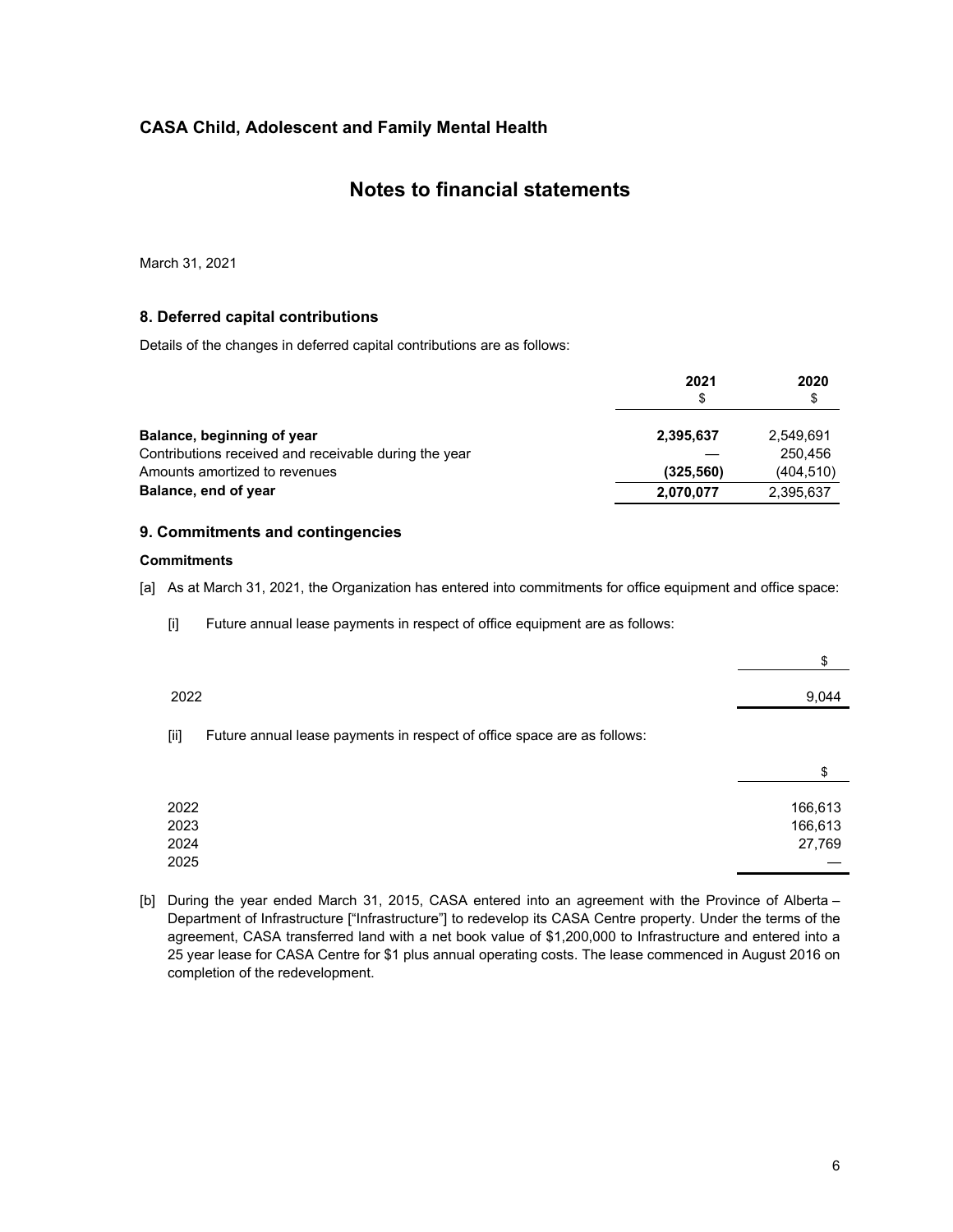## **Notes to financial statements**

March 31, 2021

#### **Contingencies**

From time to time, various legal claims may be pending against the Organization. Management believes that the Organization has recognized adequate provisions for probable and reasonably estimable liabilities associated with such claims, and that their ultimate resolution will not have a material adverse effect on the Organization's financial position or its financial activities.

#### **10. Internally restricted net assets – specific initiatives**

As at March 31, 2021, \$275,103 [2020 – \$275,103] of net assets were internally restricted for purposes of furthering specific initiatives of the Organization, including but not limited to covering expenses of programs, losses arising from significant disruption in operations, and/or discontinuation of operations that may result in liabilities.

#### **11. Contributed materials and facilities**

The Province of Alberta, through the Department of Infrastructure and Alberta Health Services, contributes to the operations of the Organization by providing and maintaining certain owned and leased facilities at no charge. The fair value of the contributed facilities is reflected as contributed facilities revenue of \$1,355,792 [2020 – \$1,355,792] and facility leases expense includes contributed facilities of \$1,355,792 [2020 – \$1,355,792].

#### **12. Additional information**

In compliance with the Ethical Fundraising and Financial Accountability Code, the Organization reports that donations and casinos were the sole sources of fundraising revenue that occurred during the year.

Total donations receipted for income tax purposes in fiscal 2021 were nil [2020 – \$26,304]. An additional \$111,217 [2020 – \$63,621] in donations from CASA foundation was not receipted for income tax purposes. \$111,217 [2020 – \$56,228] was recognized to revenue during the year and nil [2020 – 40,736] was added to deferred capital contributions.

During the year, \$103,964 [2020 – nil] of previously deferred contributions from CASA foundation were recognized in the statement of operations and nil [2020 – \$209,720] of previously deferred contributions used to purchase capital assets was transferred to deferred capital contributions on the statement of financial position.

In compliance with the Alberta Charitable Fundraising Act, the Organization reports that the total amount paid to employees involved in fund development was \$228,665 [2020 – \$484,891] and that no fundraising business was used to make solicitations on behalf of the Organization.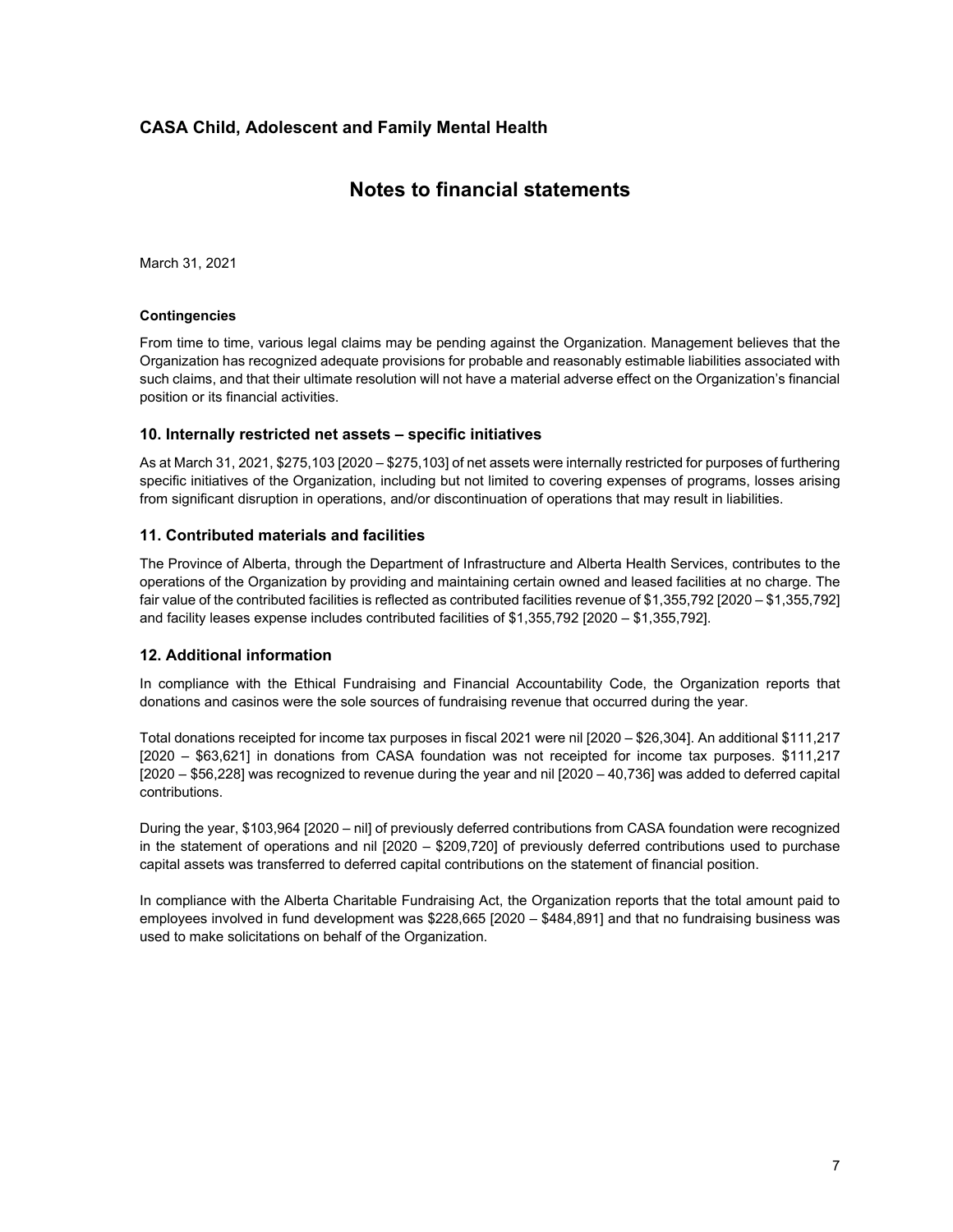## **Notes to financial statements**

March 31, 2021

## **13. Related party transactions**

CASA Foundation's purpose is to solicit and receive funds to be contributed to CASA. The Foundation is incorporated under Part 9 of the *Companies Act* of the Province of Alberta and is exempt from income tax.

During the year, the Foundation contributed nil [2020 – \$1,248,734] to CASA for the following purposes:

|                                         | 2021<br>\$ | 2020<br>\$ |
|-----------------------------------------|------------|------------|
| Staffing support                        |            | 499.160    |
| Community program support and donations |            | 599.574    |
| Facility and operational support        |            | 150,000    |
| <b>CASA Centre redevelopment</b>        |            |            |
|                                         |            | 1.248.734  |

Of the nil [2020 – \$1,248,734] contributed form the Foundation, nil [2020 – \$61,500] was added to internally funded capital assets. Of the remaining amounts received and receivable, nil [2020 – 1,010,234] was recorded in the statement of operations as CASA Foundation grants, and \$73,076 [2020 – \$177,000] was deferred and continued to be deferred to future periods. In the current year, \$103,964 [2020 – nil] of funds deferred from the prior year was recorded in the statement of operations as CASA Foundation grants.

The CASA Staff Education Fund's [the "Fund"] purpose is to support education and professional development for CASA's staff. CASA exercises significant influence over the Fund by virtue of its ability to appoint two of the Fund's four managers. During the year, CASA paid nil [2020 – nil] to the Fund, and at March 31, 2021, nil [2020 – nil] was payable to the Fund.

All related party transactions have been recorded at their exchange amounts.

## **14. Employee future benefits**

The Organization sponsors a defined contribution pension plan for employees. The cost of the defined contribution plan [contributions in accordance with the plan agreement] is expensed in the period during which the services are rendered. The cost of the defined contribution plan for the year ended March 31, 2021 was \$290,775 [2020 – \$303,214].